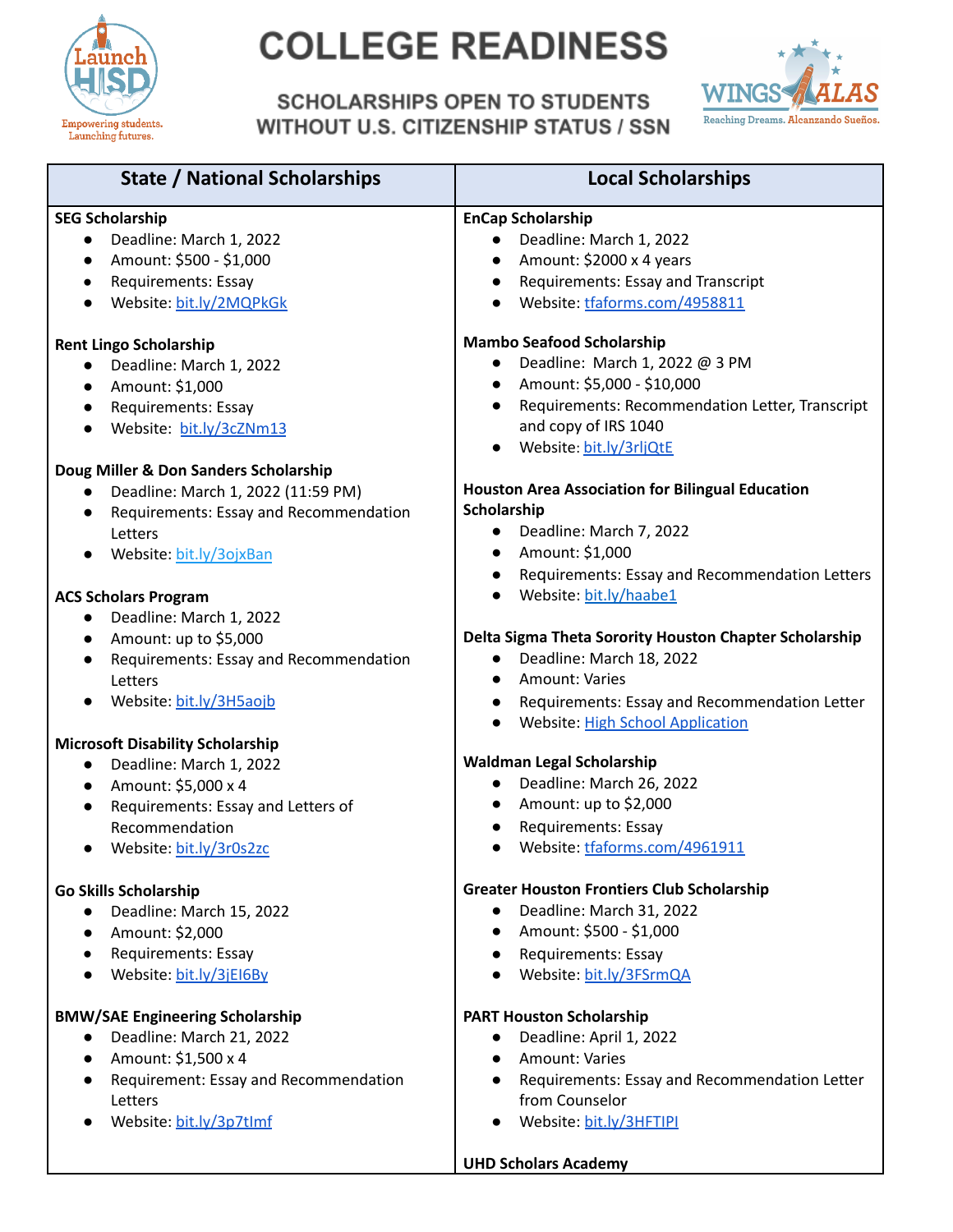

# **COLLEGE READINESS**



### **SCHOLARSHIPS OPEN TO STUDENTS WITHOUT U.S. CITIZENSHIP STATUS / SSN**

#### **Goya Foods Culinary Arts Scholarship**

- Deadline: March 21, 2022
- Amount: \$5,000
- Requirement: Essay and Recommendation Letters
- Website: [bit.ly/3o2Wx5E](https://bit.ly/3o2Wx5E)

#### **SOPREMA Scholarship Program**

- Deadline: March 30, 2022
- Amount: \$5,000
- Requirements: Essay and Recommendation Letters
- Website: [bit.ly/3JnP61h](https://bit.ly/3JnP61h)

#### **Susan Howard Community Service Award**

- Deadline: March 31, 2022 at 12pm
- Amount: \$5,000
- Requirements: Essay and Recommendation Letters
- Website: [bit.ly/2Zyra6N](https://bit.ly/2Zyra6N)

#### **Undergraduate Scholarship - BAFTX**

- Deadline: March 31, 2022
- Amount: Varies
- Requirements: Essay and Recommendation Letters
- **●** Website: [bit.ly/2zggx8h](https://bit.ly/2ZGgX8h)

### **Davis-Putter Scholarship Fund**

- Deadline: March 31, 2022
- Amount: Tuition
- Requirements: Essay and Recommendation Letters
- **●** Website: [bit.ly/2LsBG7g](http://bit.ly/2LsBG7g)

#### **Employment Boost College Scholarship**

- Deadline: March 31, 2022
- Amount: \$1,000
- Requirements: Essay and Recommendation Letters
- Website: [bit.ly/3p7cFRb](https://bit.ly/3p7cFRb)

### **Jack and Julie Narcolepsy Scholarship**

- Deadline: April 1, 2022
- Amount: \$1,000
- Requirements: [bit.ly/3Ji7Oas](https://bit.ly/3Ji7Oas)
- Website: Essay and Transcript
- Deadlines: April 1, 2022
- Amount: Up to \$4,500 / year
- Requirements: Recommendation letters, essay, and enrollment at UHD (plan to major in STEM)
- Website: [bit.ly/uhd-sa-app](https://bit.ly/uhd-sa-app)

#### **UH Textbook Scholarship**

- Deadline: Varies
- Amount: \$1,000
- Requirements: Admitted to undergraduate program
- Website: [bit.ly/3rKjGvK](https://bit.ly/3rKjGvK)

#### **UHD Gator Pledge**

- Deadline: May 1, 2022
- Amount: Tuition
- Requirements: \$50,000 or less household income
- Website: [bit.ly/3sBXkfc](https://bit.ly/3sBXkfc)

#### **HCC Honors College**

- Deadline: May 1, 2022 (and until filled)
- Amount: Up to full amount of tuition & fees
- Requirements: Recommendation letters, essay, interview, and enrollment in HCC Honors College
- Website: [bit.ly/hcc-honors](https://bit.ly/hcc-honors)

#### **HCC Eagle Promise**

- Deadline: opens Spring 2022
- Amount: up to \$500
- Requirements: EFC less than \$10,000
- Website: [bit.ly/3uQUrKa](https://bit.ly/3uQUrKa)